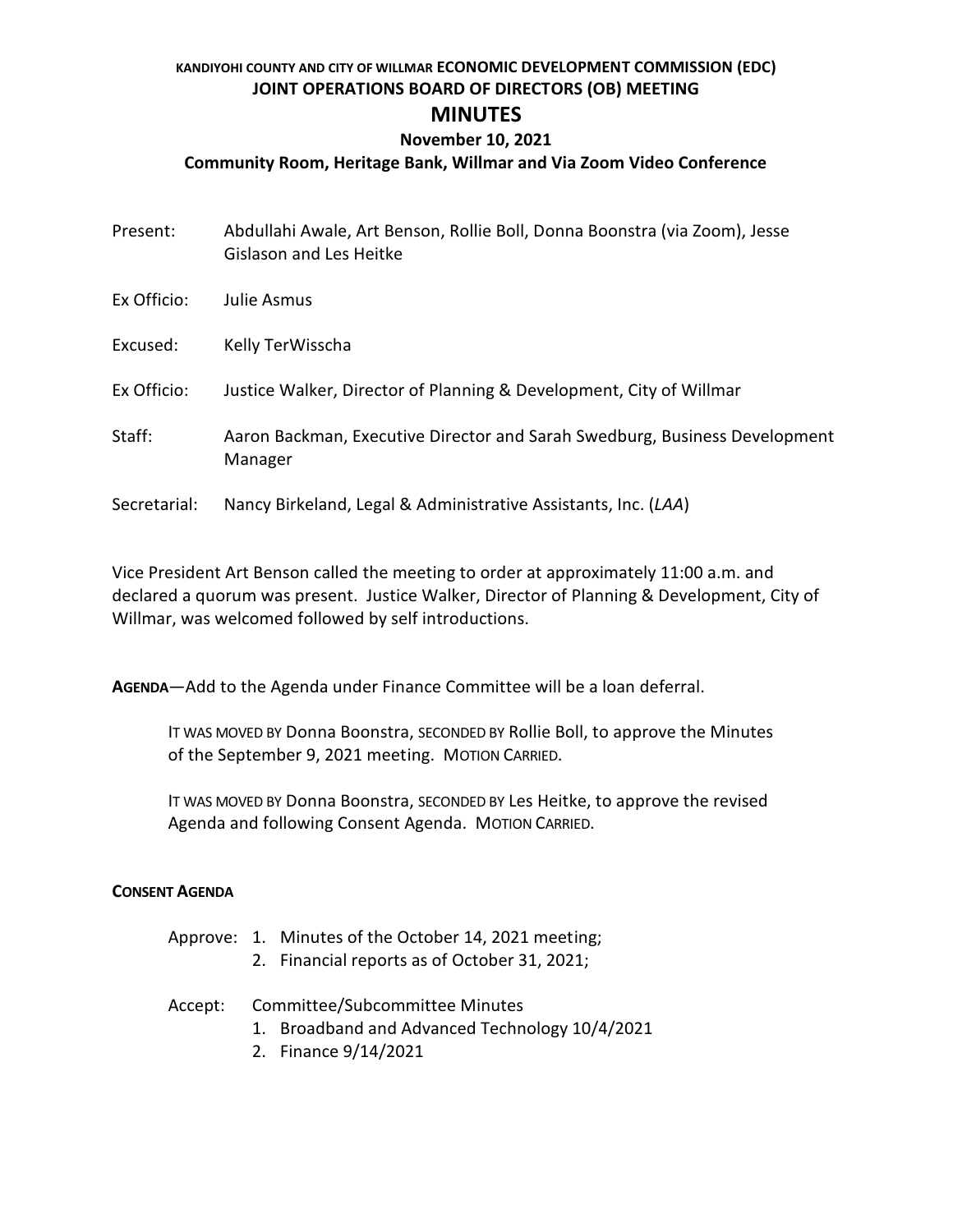#### **UNFINISHED BUSINESS**

**Preparations for Marketing and Communications Specialist.** Aaron Backman noted Kelsey Olson, who was hired as the EDC's Marketing & Communications Specialist will begin work on November 16, 2021. A new laptop was purchased for her use. Backman noted she has already been watching some webinars related to economic development.

**2020 Audit.** Backman reported the Joint Powers Board unanimously accepted the 2020 audit at its October 27, 2021 meeting. A copy of the audit and management letter were provided to Kandiyohi County in regard to the CARES Act funds. The audit was submitted to the Federal Clearinghouse.

**NEW BUSINESS**—There was no new business.

#### **REPORTS**

**Economic Development Activity.** Backman reported all parties signed the Development Agreement for the logistics company; closing is anticipated for the end of November. Plans by Negen Architects were shown. Yet to be finalized is the plat after which the building permits will be approved. Backman and Sarah Swedburg met with another multi-family housing developer this week and showed him six potential sites. Unique Opportunities is working on Phases 3 and 4 and the footings are being done for Preserve on 24<sup>th</sup>. Backman provided information on housing construction in Willmar since 2016—a total of 711 units. He believes notable infrastructure in Kandiyohi County will occur in the next year. Swedburg reported the Minnesota Main Street COVID Relief Grant program closed and businesses are being notified if they received a grant; currently, four or five businesses have notified the EDC that they received a grant. Staff has attended several meetings hosted by the Real Estate Journal. Friday, Swedburg will attend an industrial and economic development summit in the Twin Cities and in December, she will attend a Community Venture Network (CVN) meeting where she will meet a childcare center provider, who is interested in setting up a facility in rural Minnesota. At the last CVN meeting she met with a company interested in industrial hemp production. Forum Communications is interested in renting out its Willmar location. On November 15<sup>th</sup>, Swedburg will be participating in a finance panel for a women-owned business webinar. Last week she attended the Minnesota Agri-Growth Food Summit, which was also attended by Ridgewater College and provided good networking opportunities. At that Summit, she met a *Star Tribune* reporter, who is interested in doing an article on the area. U.S. Senator Tina Smith visited Willmar the end of October and the EDC arranged for her to tour DI Labs to learn of their creative business. Backman reported federal infrastructure funds that were just approved are being allocated to each state; approximately \$100 million is anticipated to come to Minnesota for broadband and \$100 million for transportation and bridges. Kandiyohi County is hopeful it will receive some of those funds for broadband and \$3.9 million for the Wye bridge. The Broadband and Advanced Technology Committee is still hopeful it will hear about its grant application to the National Telecommunications and Information Administration by November 29. The House Bonding Committee was in Willmar last week where Mel Odens gave a presentation on the County Road 55 overpass; John Harren presented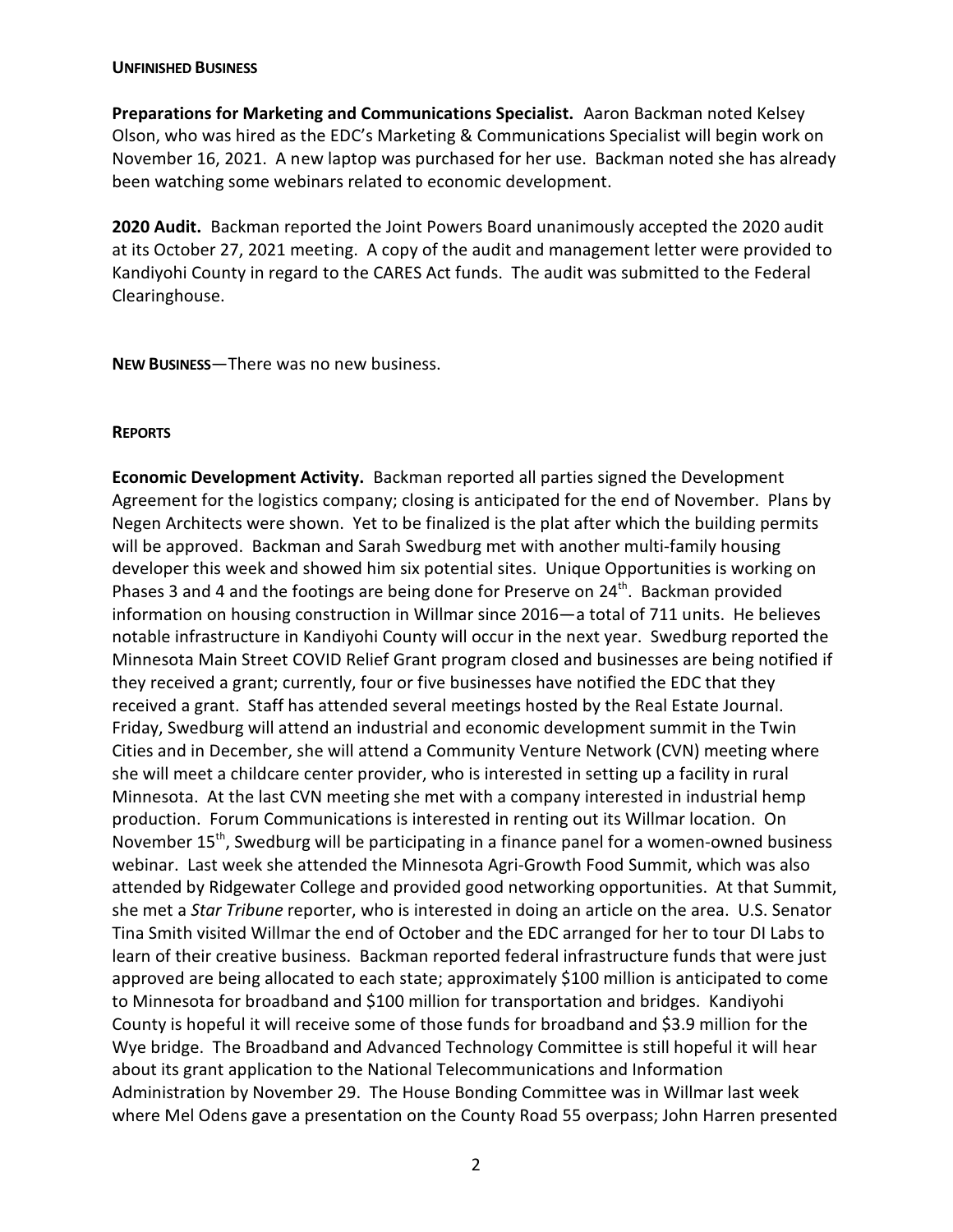the northeast Willmar water plant project and SWWC Service Cooperative gave a presentation on the Willmar Middle School expansion project.

**Elevate Business Academy.** Swedburg reported the Elevate program is in its eighth week. Two students decided to leave the program so there are currently seven students representing five businesses; one current business and four prospective businesses. The ideal class size is 10-12. Swedburg invited board members to the graduation ceremony to be held December 17, 2021 from 5-7 p.m. at the Willmar Education and Arts Center. Swedburg has reached out to a couple of banks as to their interest in supporting the program. Southwest Initiative Foundation (SWIF) continues to sponsor the program. Swedburg continues to research translating the curriculum into Somali, but the estimated cost is \$25,000. There are about 20 on the waiting list for the March program, which does not include Somali-speaking entrepreneurs who are interested.

### **COMMITTEE REPORTS**

**Agriculture and Renewable Energy Development.** Swedburg reported the Ag Committee did not meet in October. The Industrial Hemp and Exploratory Subcommittee met this week and heard from Laura Arne, who attended the Florida Industrial Hemp Exposition and Conference. Subcommittee members will attend a hemp conference in Fargo, North Dakota, in December. The subcommittee also heard from the director of the Minnesota Industrial Hemp Association, who attended the meeting. The subcommittee will join the Association next year. The EDC supported a Value-Added Production Grant submitted by the Raymond locker plant to expand its business; Swedburg will continue to work with the owner. Justice Walker provided information on localizing halal meat processing between Kandi Acres, a goat producer by Hawick; four grocery stores and a Kerkhoven butcher, who is halal certified. They have processed 30 goats to date and everyone sold out within 48 hours. The program has been very successful. Another farm by Spicer has also been identified. The project arose from halal meat being imported from Australia. The local project is a pilot program through a grant with the University of Minnesota Extension. After collecting data, a report will be produced and hopefully the process can be duplicated in other areas of the state. Backman requested a copy of the report when it is completed. The halal consultant is from Nebraska. Kandi Acres is close to being certified for halal meat. At present, there is a big gap in the cost from the imported meat to the local meat. Swedburg noted Walker gave a presentation to the Ag Committee in June. Boll reported crop yields are higher than expected and 20% of local sugar beets will not be processed because yields were higher than expected.

**Broadband and Advanced Technology.** Swedburg reported U.S. Senator Tina Smith participated in a meeting in Willmar where 30 attended. Senator Smith's staff is working on answering the questions raised at the meeting. The committee encouraged Senator Smith to keep pressure on the NTIA grant process to ensure the review schedule stays on track. The NTIA grant application was for seven townships in northwest Kandiyohi County. If that grant is not awarded, the townships will be divided into two grant applications for the state program. Most townships are using general levy or existing reserve funds for their broadband projects. Dovre Township has a substantial area that is already served and it will assess its residents who are in the project. Dovre Township held a community meeting last night where answers to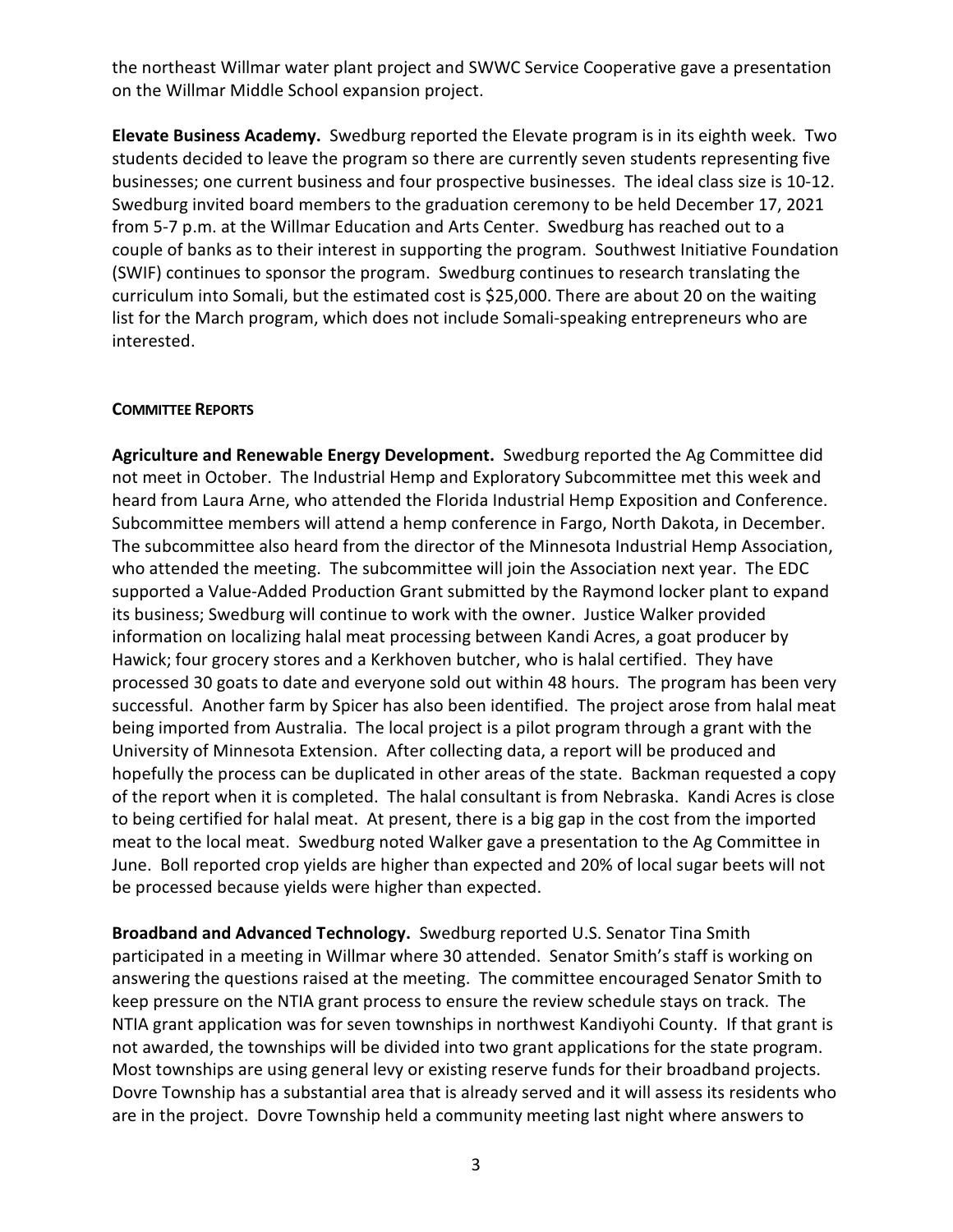questions were clarified. Federated Telephone Cooperative will bring fiber-to-the-home, but residents do not need to subscribe if they are not interested. The committee continues to work on education. A meeting was held Monday with three of the townships and at least three supervisors from each of the three townships attended; one supervisor from each township will be selected for the leadership team. They will continue to move forward.

# [Julie Asmus joined the meeting.]

A meeting was held by the City of Prinsburg for its \$1 million project being done by Arvig. Kandiyohi County approved \$330,000 for the Prinsburg project and the city will cover the remainer through a tax abatement levy. The Community Christian School received funds for broadband in the past so the direction of the Prinsburg project was changed. A young gentleman, who works at the Prinsburg State Bank, spoke at the community meeting stating he was considering moving from the community because of the broadband issue. Charter is in New London, Spicer and Willmar; Frontier Communications is in Prinsburg, Svea and Blomkest and Boonstra stated Hanson Communications was working in the Raymond area. Swedburg noted the Rural Digital Opportunity Fund (RDOF) auction was awarded to LTD Broadband. If a project can be started before LTD starts its project through RDOF, it may be allowed. Charter is doing a couple of new projects in the New London/Spicer area and another project was just added. It was noted Charter is coaxial cable, not fiber, but it is still a good speed. Vibrant Broadband is along the east side of the county, but must submit a new proposal that meets the minimum speeds set by the state. There is no movement by Vibrant at present.

**Business Retention and Expansion/Recruitment.** Backman reported the Workforce Development Subcommittee is scheduled to meet this Friday and will meet on Monday with Ridgewater College's Customized and Continuing Education Department and local employers. Nova-Tech Engineering wants to add 100 new employees in the next year and double that within three years; Carris Health has 117 positions open and the logistics company is looking at 200 employees, half of which will be new hires. The Workforce Development Subcommittee is developing a Workforce Solutions Summit to bring together agencies and businesses. Swedburg reported the Business Support Subcommittee is looking at how to stay in contact with the businesses that received grants in the past year. She will be using Synchronist to stay in contact and to document their needs. Backman noted area housing is still tight.

**Finance.** Backman informed the board that Trevor Johnson, owner of High Intensity Fitness, doing business as Cheers of Raymond, recently passed away. The life insurance policy was being processed, but had not yet been approved. United Prairie Bank, the lead lender, closed the doors of the business on November 5. The goal is to see the business reopen, but there are legal steps that must be taken. The manager is interested in purchasing the business and Mid-Minnesota Development Commission may have funds available. The business had very good sales after Johnson purchased it.

Swedburg informed the board that the Finance Committee approved a deferral of the loan payments for Amin Grocery. Photos of the new location were shown. Renovation is underway and will include a new entrance to be ADA compliant. Because of increased renovation costs, Swedburg assisted Amin Grocery in applying for a Small Cities Development Grant through the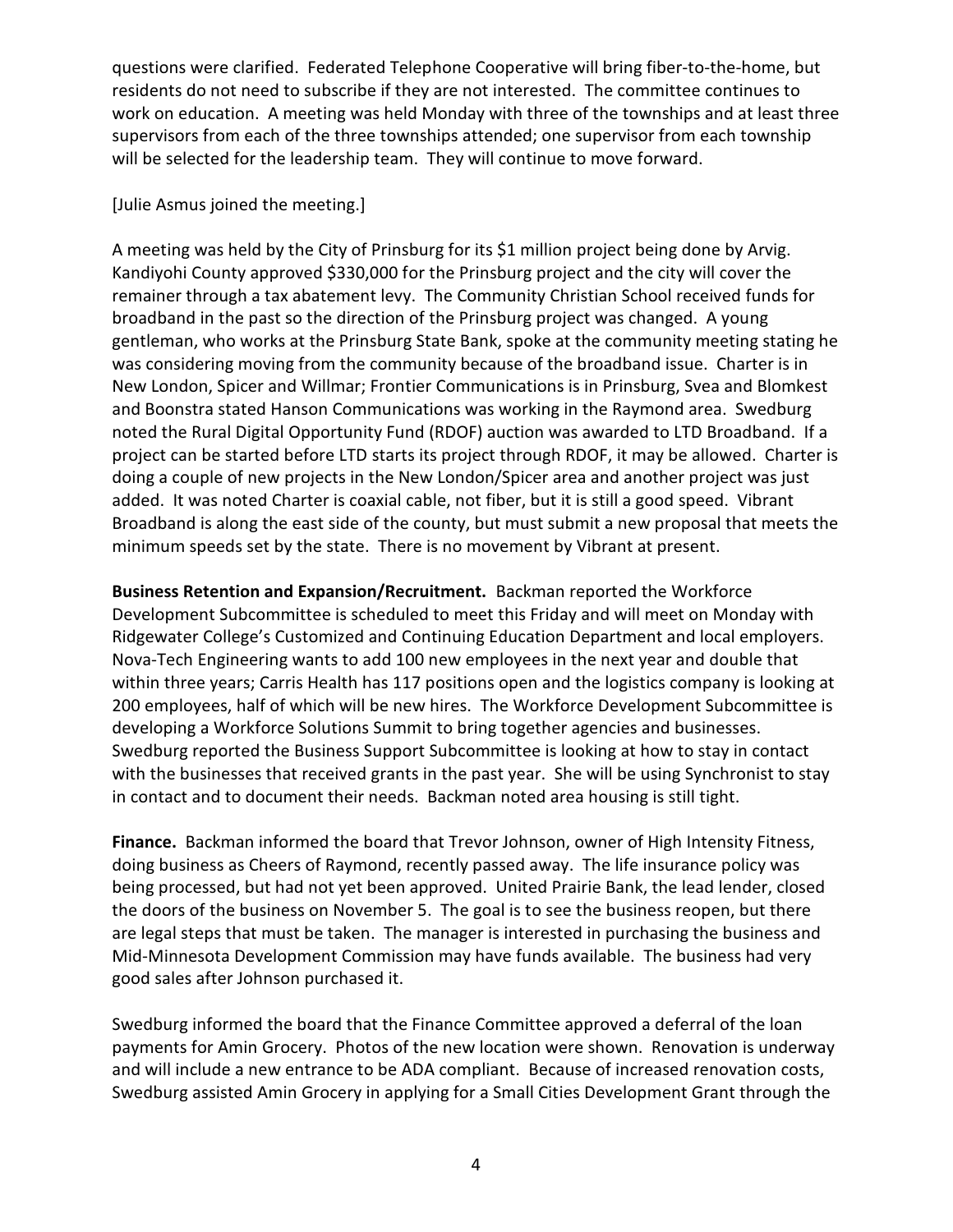Kandiyohi County Housing and Redevelopment Authority. Permit fees and land review fee were waived by the City of Willmar. SWIF also deferred its loan for three months.

IT WAS MOVED BY Rollie Boll, SECONDED BY Jesse Gislason, to approve the recommendation of the Kandiyohi County and City of Willmar Economic Development Commission's Finance Committee to defer loan payments for three months (November and December 2021 and January 2022) by Amin Grocery. MOTION CARRIED.

Asmus gave an update on the Willmar City Council's recent decision to rescind project agreements for the City Hall and Community Center. It appears they will look at two separate locations/projects and may leave City Hall downtown. They will look at how a future community center may look, i.e., only seniors or families. They will get public input, get architectural drawings done and do a needs assessment. The City Council is optimistic about receiving local option sales tax funds. Asmus provided information on the City Council's decision to close the gun range.

## **Marketing and Public Relations.** No additional report.

**Leisure Travel.** Backman reported the Leisure Travel Committee held its most recent meeting at Kandi Land Farm. Benson stated the farm's goal is to teach about agriculture. It intends to expand next year. The Willmar Lakes Area Convention and Visitor Bureau's numbers are up and people are starting to travel into the county. Backman noted they are seeing an increase in conferences and business meetings in the county. The local resorts had a great year.

# **WHAT'S UP?**

- Benson reported on a meeting for the Glacial Ridge Curling Club; it will begin fund raising for a new facility and has been contacting financial advisors who may be interested in being involved. Members will be speaking with potential sponsors and will be contacting businesses with a national presence. The club draws from a four-county region. An agreement has been made with the City of Willmar for the club to run the new facility for six months and pay for the utilities and the City of Willmar to run it for six months and pay for the utilities and possibly for hosting large events/shows. The club has 140 members and approximately 40-60 non-members that show up to curl. Open curling is \$3 per person. The club wants to increase youth leagues. Currently, five schools participate. It also has an adaptive program and has been speaking with Special Olympics. Businesses have indicated an interest in advertising. The capital campaign is for \$3.2 million, but Benson believe less may be needed. Once 60% of the funds have been raised, the City of Willmar will approve the start of construction. It will be a detached building that faces Highway 71.
- Awale reported he started dispatching for a trucking company with a couple of friends.
- Boonstra reported the Highway 23 Coalition appointed a new board member Michael Wimmer. Patrick Wiedemann from the Minnesota Department of Transportation will give a presentation at the next board meeting. She attended the Minnesota Transportation Alliance annual meeting and learned the project north of Foley is to be resurfaced in 2022